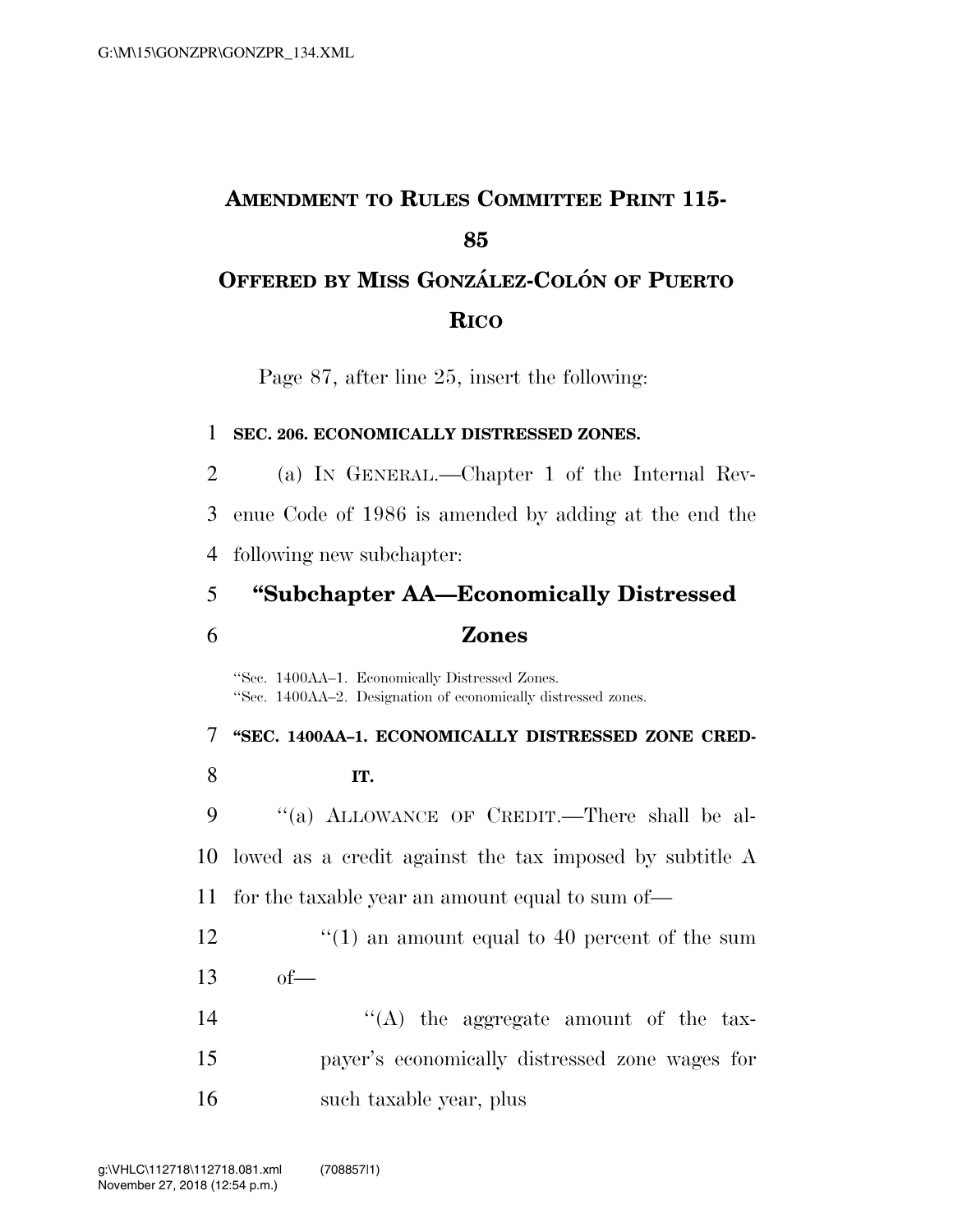$\mathfrak{D}$ 

 ''(B) the allocable employee fringe benefit expenses of the taxpayer for such taxable year, ''(2) an amount equal to 40 percent of the de- preciation and amortization allowances for the tax- able year with respect to property of the taxpayer which are located and used in the active conduct of a trade or business within an economically distressed zone, and  $\frac{4}{3}$  an amount equal to 30 percent of the pay- ments made by the taxpayer in course of a trade or business for purchases of services or tangible prop- erty from an unrelated person (40 percent in the case of such a purchase from an unrelated minority business) located within an economically distressed zone. ''(b) DENIAL OF DOUBLE BENEFIT.—Any wages or other expenses taken into account in determining the cred-it under this section may not be taken into account in de-

 termining the credit under sections 41, and any other pro- vision determined by the Secretary to be substantially similar.

22 " (c) DEFINITIONS AND SPECIAL RULES.—For pur-poses of this section—

24 "(1) QUALIFIED ECONOMICALLY DISTRESSED 25 ZONE WAGES.—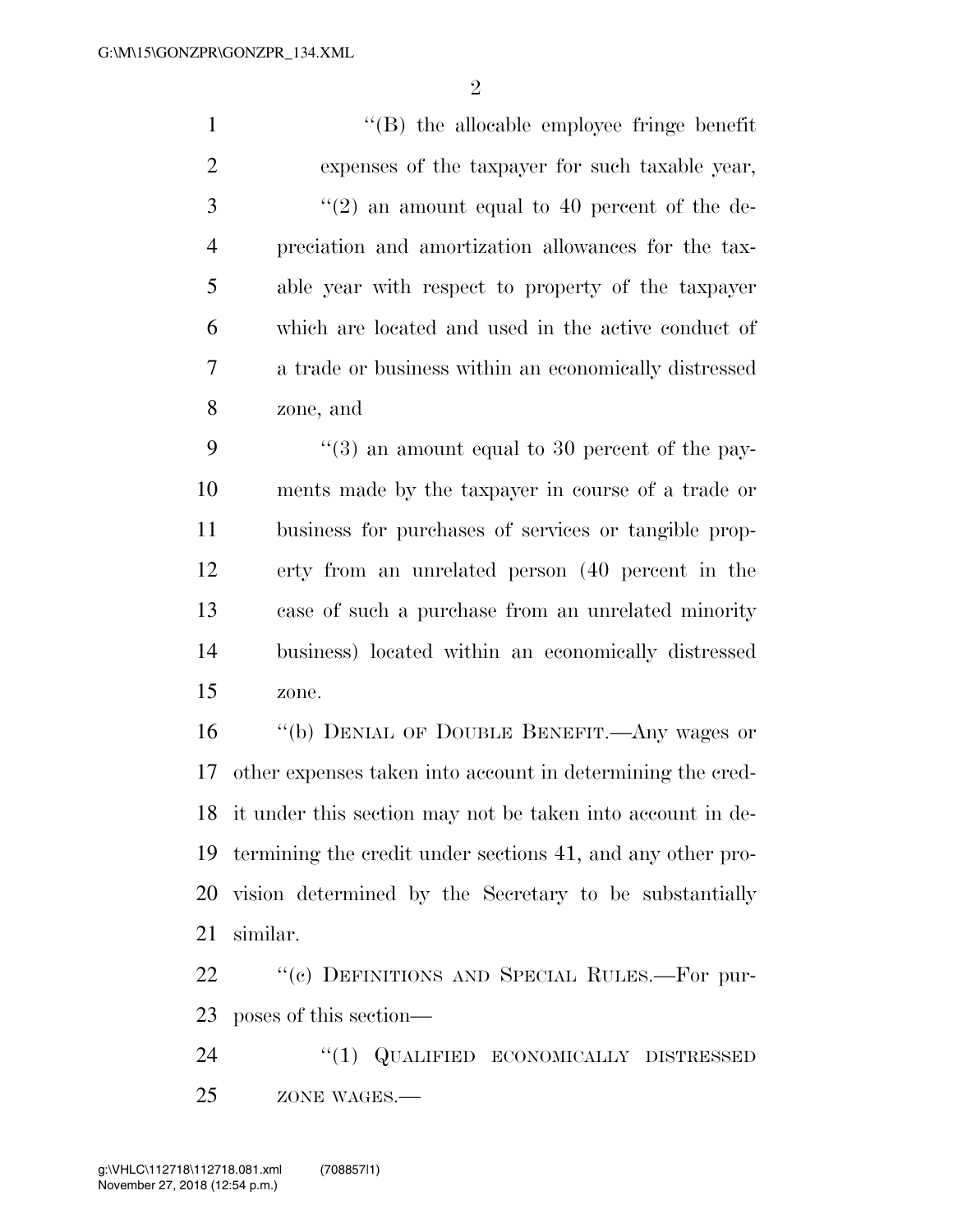| $\mathbf{1}$   | "(A) IN GENERAL.—The term 'qualified         |
|----------------|----------------------------------------------|
| $\overline{2}$ | economically distressed zone wages' means    |
| 3              | amounts paid or incurred by the taxpayer for |
| $\overline{4}$ | the taxable year which are—                  |
| 5              | "(i) in connection with the active con-      |
| 6              | duct of a trade or business of the taxpayer  |
| 7              | within an economically distressed zone, and  |
| 8              | "(ii) for wages of an employee for           |
| 9              | services provided, and the principal place   |
| 10             | of employment of whom is, in such eco-       |
| 11             | nomically distressed zone.                   |
| 12             | "(B) LIMITATION ON AMOUNT OF WAGES           |
| 13             | TAKEN INTO ACCOUNT.                          |
| 14             | "(i) IN GENERAL.—The amount of               |
| 15             | wages which may be taken into account        |
| 16             | under subparagraph $(A)$ with respect to     |
| 17             | any employee for any taxable year shall      |
| 18             | not exceed the contribution and benefit      |
| 19             | base determined under section 230 of the     |
| 20             | Social Security Act for the calendar year    |
| 21             | in which such taxable year begins.           |
| 22             | "(ii) TREATMENT OF PART-TIME EM-             |
| 23             | PLOYEES, ETC.—If—                            |
| 24             | $\lq\lq$ (I) any employee is not em-         |
| 25             | ployed by the taxpayer on a substan-         |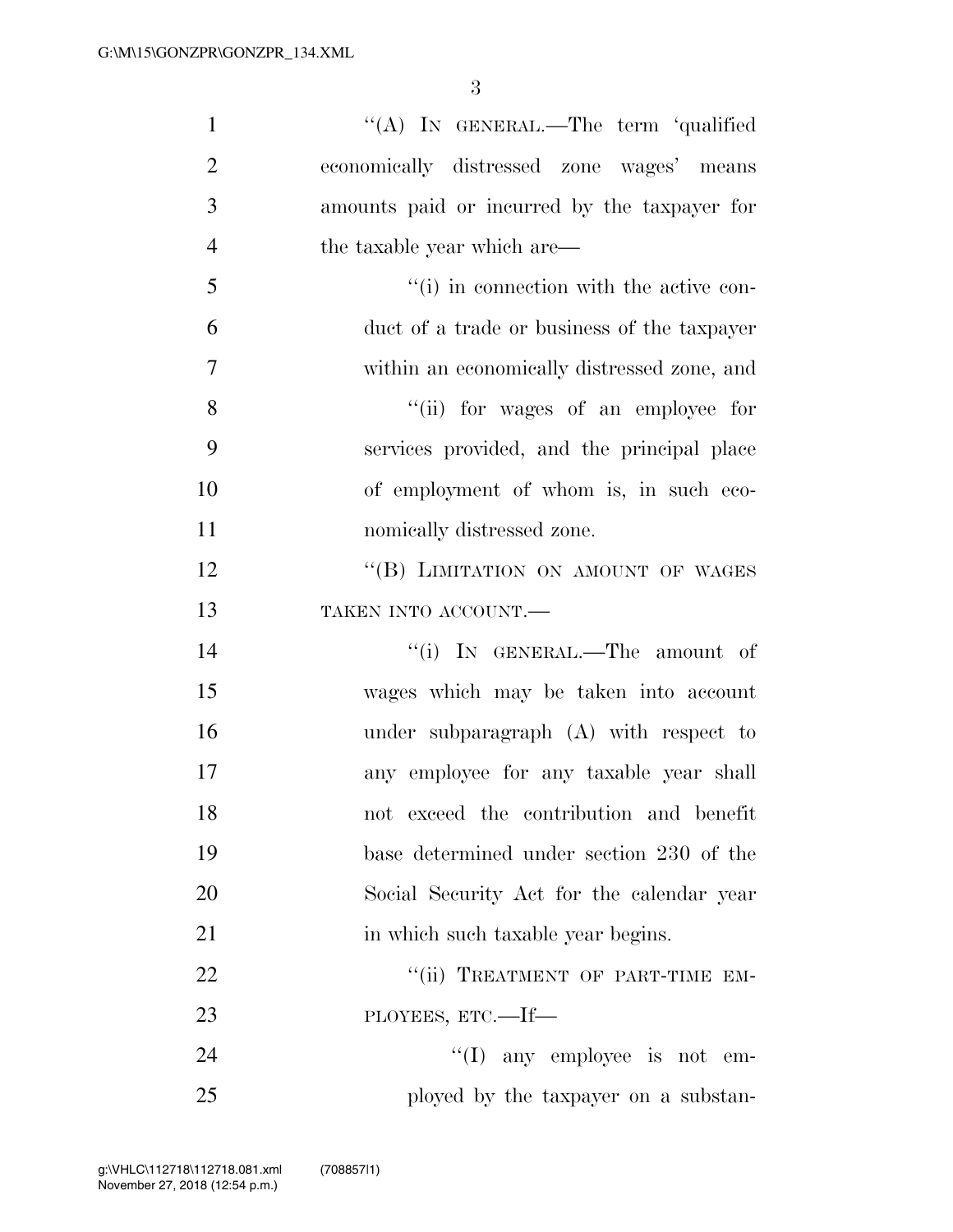| $\mathbf{1}$   | tially full-time basis at all times dur-        |
|----------------|-------------------------------------------------|
| $\overline{2}$ | ing the taxable year, or                        |
| 3              | $\lq\lq$ (II) the principal place of em-        |
| $\overline{4}$ | ployment of any employee is not with-           |
| 5              | in an economically distressed zone at           |
| 6              | all times during the taxable year,              |
| 7              | the limitation applicable under clause (i)      |
| 8              | with respect to such employee shall be the      |
| 9              | appropriate portion (as determined by the       |
| 10             | Secretary) of the limitation which would        |
| 11             | otherwise be in effect under clause (i).        |
| 12             | "(C) TREATMENT OF CERTAIN EMPLOY-               |
| 13             | EES.—The term 'qualified economically dis-      |
| 14             | tressed zone wages' shall not include any wages |
| 15             | paid to employees who are assigned by the em-   |
| 16             | ployer to perform services for another person,  |
| 17             | unless the principal trade or business of the   |
| 18             | employer is to make employees available for     |
| 19             | temporary periods to other persons in return    |
| 20             | for compensation.                               |
| 21             | "(2) ALLOCABLE EMPLOYEE FRINGE BENEFIT          |
| 22             | EXPENSES.-                                      |
| 23             | "(A) IN GENERAL.—The term 'allocable            |
| 24             | employee fringe benefit expenses' means the ag- |
| 25             | gregate amount allowable as a deduction under   |
|                |                                                 |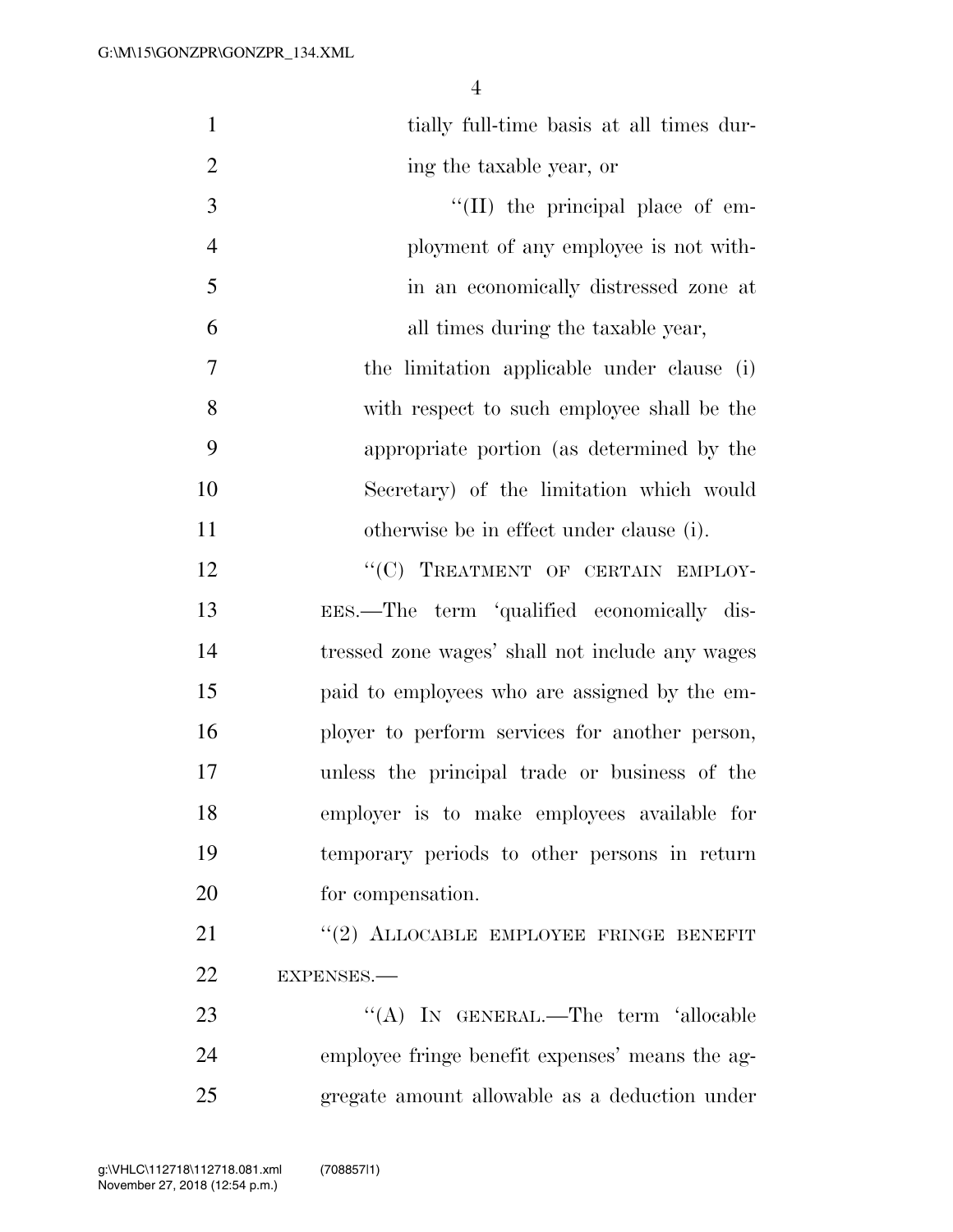| $\mathbf{1}$   | this chapter to the taxpayer for the taxable year |
|----------------|---------------------------------------------------|
| $\overline{2}$ | for the following amounts which are allocable to  |
| 3              | employment in an economically distressed zone:    |
| $\overline{4}$ | "(i) Employer contributions under a               |
| 5              | stock bonus, pension, profit-sharing, or an-      |
| 6              | nuity plan.                                       |
| 7              | "(ii) Employer-provided coverage                  |
| 8              | under any accident or health plan for em-         |
| 9              | ployees.                                          |
| 10             | "(iii) The cost of life or disability in-         |
| 11             | surance provided to employees.                    |
| 12             | "(B) ALLOCATION.—For purposes of sub-             |
| 13             | paragraph $(A)$ , an amount shall be treated as   |
| 14             | allocable to an economically distressed zone only |
| 15             | if such a mount is with respect to employment     |
| 16             | of an individual for services provided, and the   |
| 17             | principal place of employment of whom is, in      |
| 18             | such zone.                                        |
| 19             | $``(3)$ MINORITY BUSINESS.—                       |
| 20             | "(A) IN GENERAL.—The term 'minority               |
| 21             | business' means—                                  |
| 22             | "(i) a sole proprietorship carried on             |
| 23             | by a qualified individual, or                     |
| 24             | "(ii) a corporation or partnership—               |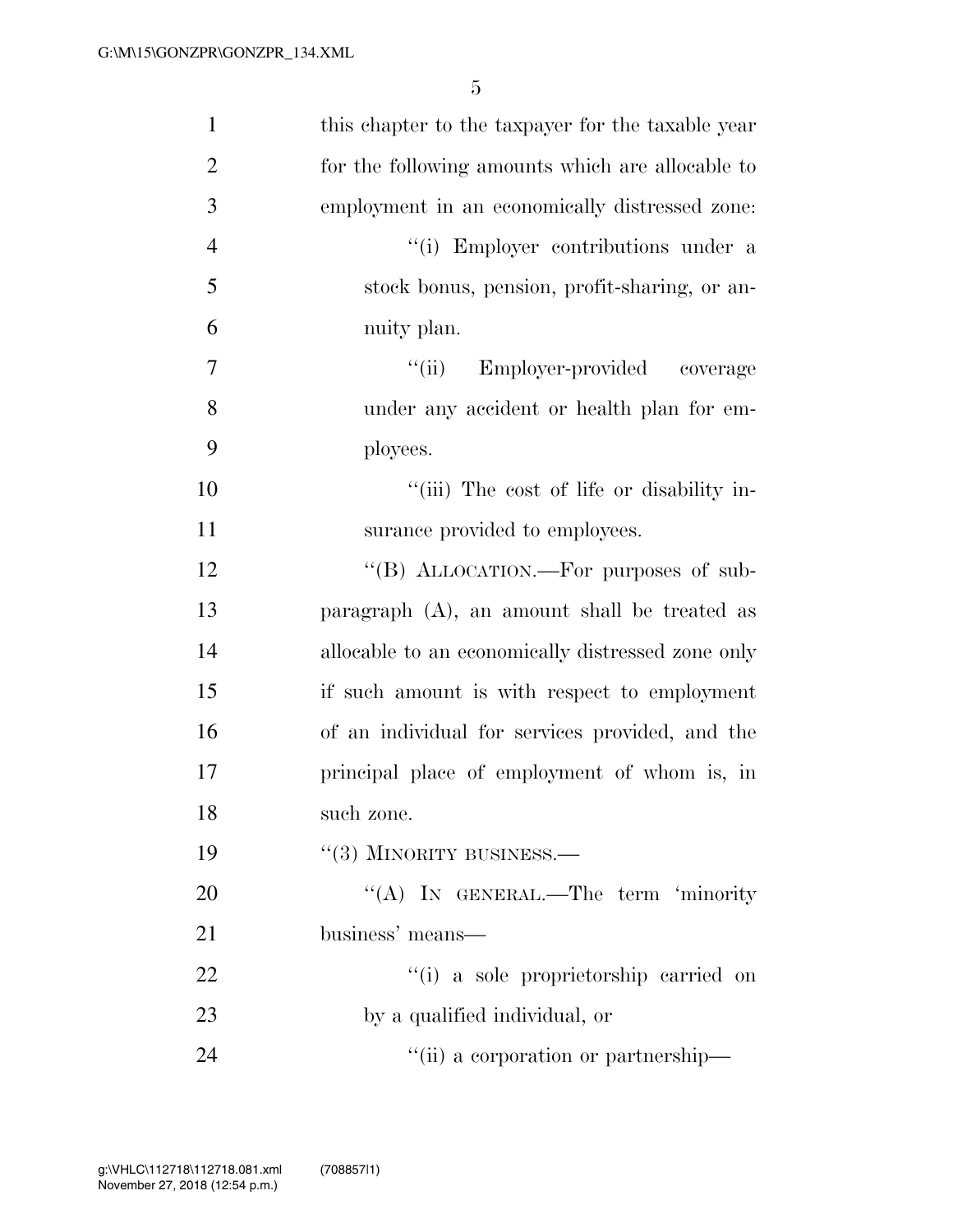| $\mathbf{1}$   | $\lq\lq$ (I) at least 50 percent of the           |
|----------------|---------------------------------------------------|
| $\overline{2}$ | ownership interests in which are held             |
| 3              | by one or more qualified individuals,             |
| $\overline{4}$ | and                                               |
| 5              | $\lq\lq$ (II) of which a qualified indi-          |
| 6              | vidual is the president or chief execu-           |
| $\overline{7}$ | tive officer (or a substantially equiva-          |
| 8              | lent position).                                   |
| 9              | "(B) QUALIFIED INDIVIDUAL.—The term               |
| 10             | 'qualified individual' means any individual       |
| 11             | $who$ —                                           |
| 12             | "(i) is of Asian-Indian, Asian-Pacific,           |
| 13             | Black, Hispanic or native American origin         |
| 14             | or descent, and                                   |
| 15             | "(ii) is a United States citizen or legal         |
| 16             | resident of the United States or any of its       |
| 17             | territories or possessions.                       |
| 18             | $``(4)$ AGGREGATION RULES.—                       |
| 19             | "(A) IN GENERAL.—Members of an affili-            |
| 20             | ated group shall be treated as a single taxpayer. |
| 21             | "(B) AFFILIATED GROUP.—The<br>term                |
| 22             | 'qualified group' means an affiliated group (as   |
| 23             | defined in section $1504(a)$ , determined without |
| 24             | regard to section $1504(b)(3)$ one or more        |
| 25             | members of which are engaged in the active        |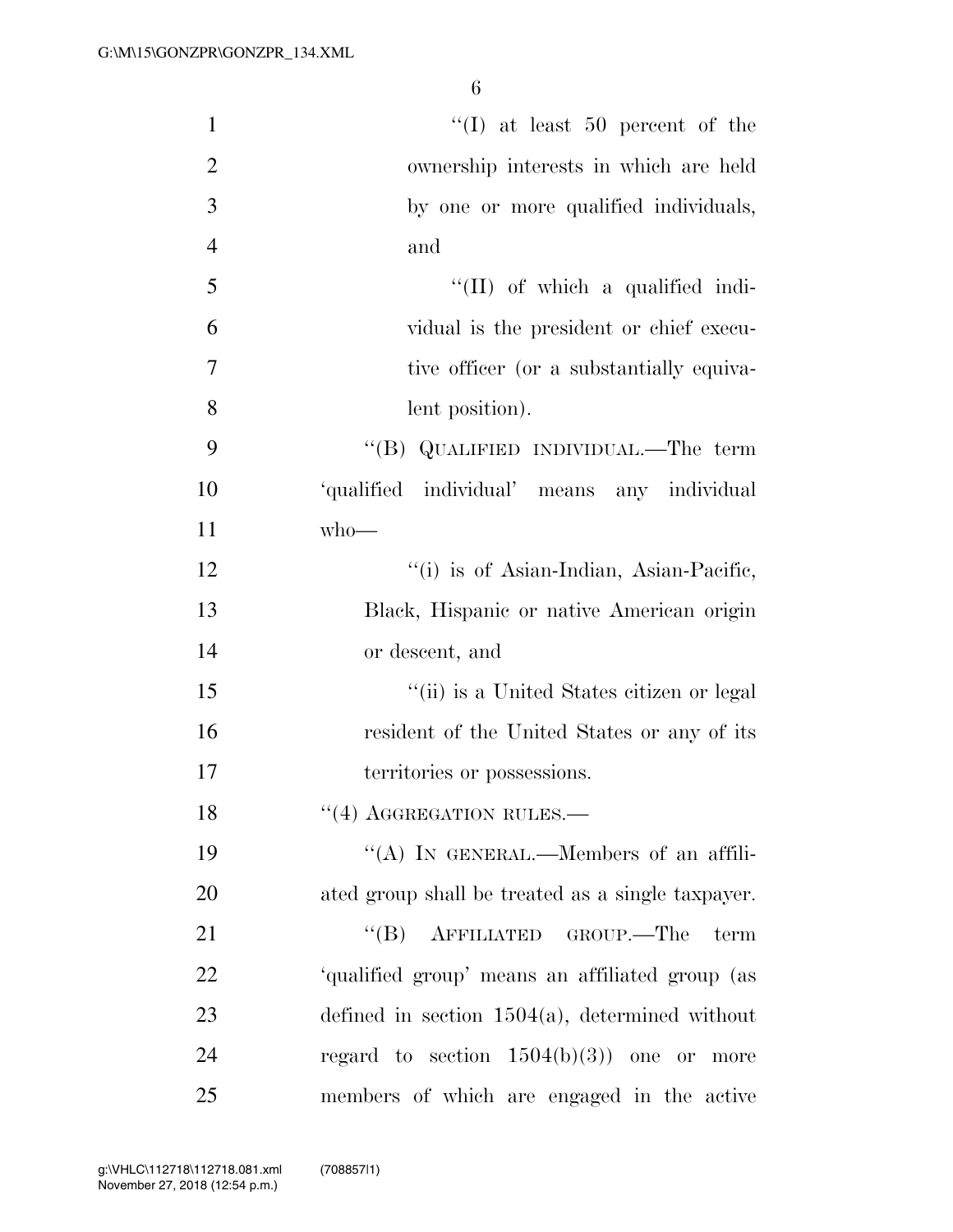| $\mathbf{1}$   | conduct of a trade or business within an eco-            |
|----------------|----------------------------------------------------------|
| $\overline{2}$ | nomically distressed zone.                               |
| 3              | "(C) RELATED PERSONS.—Persons shall                      |
| $\overline{4}$ | be treated as related to each other if such per-         |
| 5              | sons would be treated as a single employer               |
| 6              | under the regulations prescribed under section           |
| 7              | 52(b).                                                   |
| 8              | "SEC. 1400AA-2. DESIGNATION OF ECONOMICALLY DIS-         |
| 9              | TRESSED ZONES.                                           |
| 10             | "(a) IN GENERAL.—For purposes of this subchapter,        |
| 11             | the term 'economically distressed zone' means any popu-  |
| 12             | lation census tract which—                               |
| 13             | $\lq(1)$ has pervasive poverty, unemployment, low        |
| 14             | labor force participation, and general distress meas-    |
| 15             | ured as a prolonged period of economic decline           |
| 16             | measured by real gross national product,                 |
| 17             | "(2) has a poverty rate of not less than $35$ per-       |
| 18             | cent, and                                                |
| 19             | $\cdot\cdot$ (3) has been designated as such by the Sec- |
| 20             | retary and the Secretary of Commerce pursuant to         |
| 21             | an application under subsection (b).                     |
| 22             | "(b) APPLICATION FOR DESIGNATION.-                       |
| 23             | " $(1)$ In GENERAL.—An application for designa-          |
| 24             | tion as an economically distressed zone may be filed     |
| 25             | by a State or local government in which the popu-        |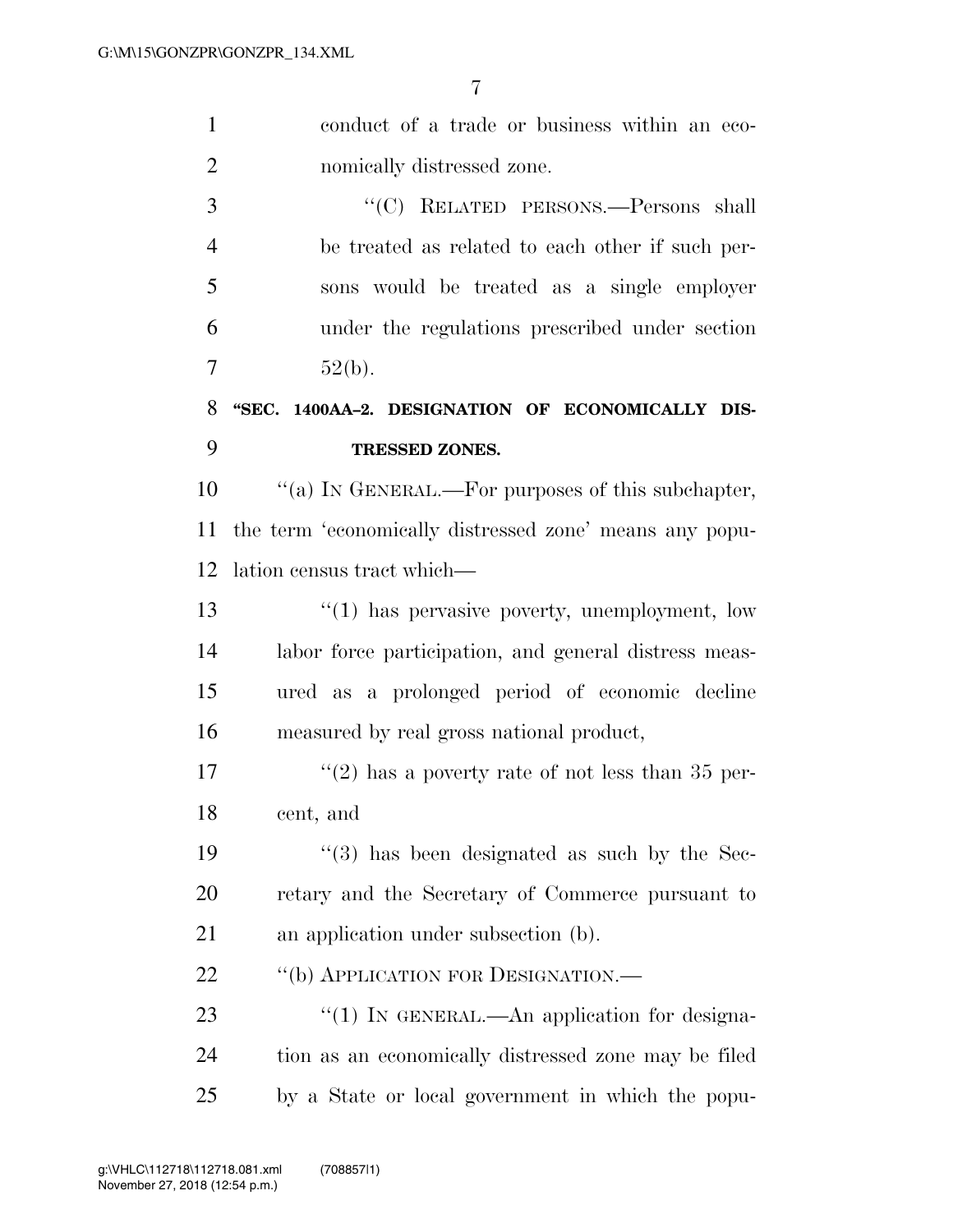| $\mathbf{1}$   | lation census tract to which the application applies |
|----------------|------------------------------------------------------|
| $\overline{2}$ | is located.                                          |
| 3              | "(2) REQUIREMENTS.—Such application shall            |
| $\overline{4}$ | include—                                             |
| 5              | "(A) a Fiscal Plan submitted pursuant to             |
| 6              | section 201 of the Puerto Rico Oversight, Man-       |
| 7              | agement, and Economic Stability Act, or              |
| 8              | $\lq\lq (B)$ a strategic plan for accomplishing the  |
| 9              | purposes of this subchapter, which—                  |
| 10             | "(i) describes the coordinated eco-                  |
| 11             | nomic, human, community, and physical                |
| 12             | development plan and related activities              |
| 13             | proposed for the nominated area,                     |
| 14             | "(ii) describes the process by which                 |
| 15             | the affected community is a full partner in          |
| 16             | the process of developing and imple-                 |
| 17             | menting the plan and the extent to which             |
| 18             | local institutions and organizations have            |
| 19             | contributed to the planning process,                 |
| 20             | "(iii) identifies the amount of State,               |
| 21             | local, and private resources that will be            |
| 22             | available in the nominated area and the              |
| 23             | private/public partnerships to be used,              |
| 24             | which may include participation by, and              |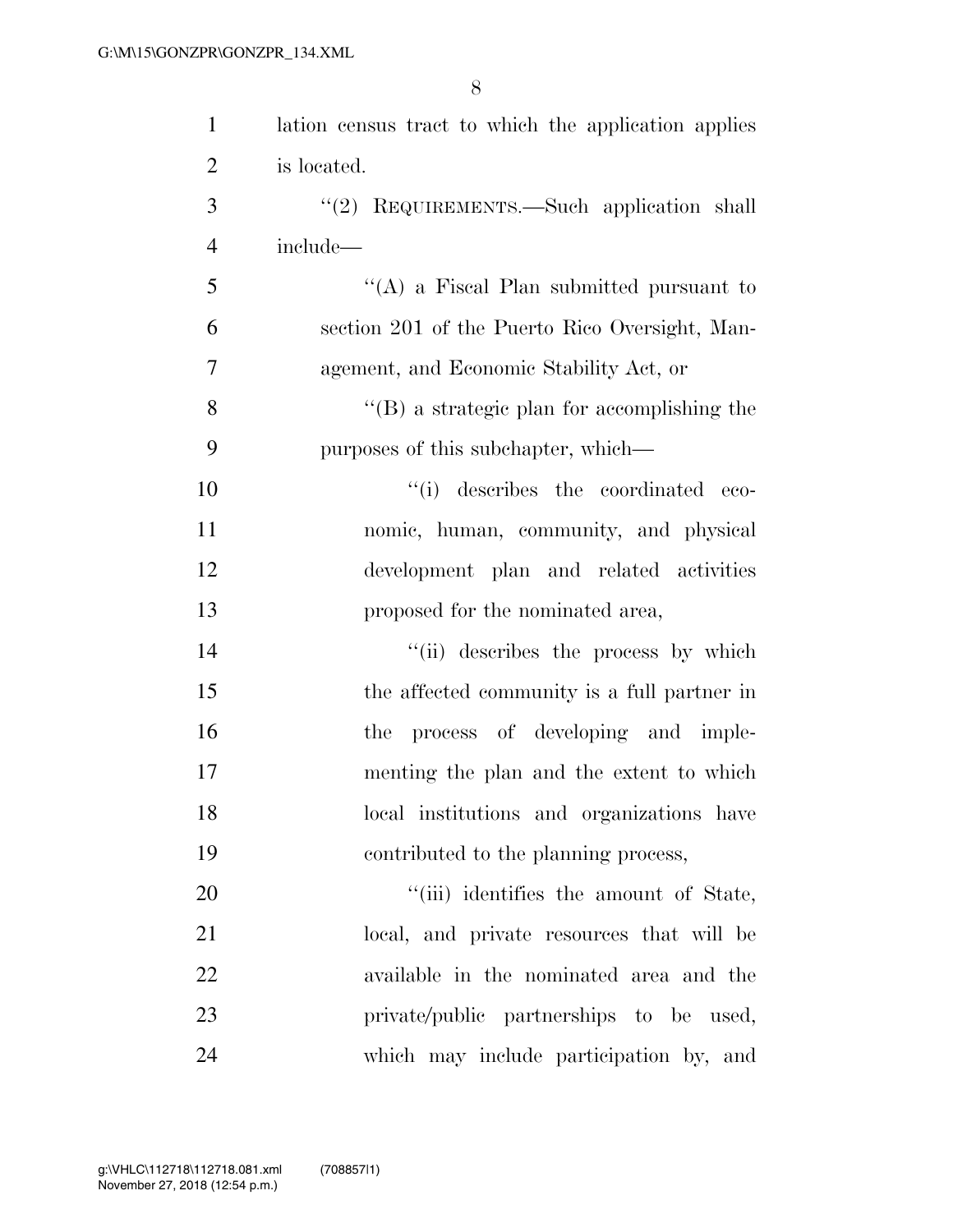| $\mathbf{1}$   | cooperation with, universities, medical cen-  |
|----------------|-----------------------------------------------|
| $\overline{2}$ | ters, and other private and public entities,  |
| 3              | "(iv) identifies the funding requested        |
| $\overline{4}$ | under any Federal program in support of       |
| 5              | the proposed economic, human, commu-          |
| 6              | nity, and physical development and related    |
| 7              | activities,                                   |
| 8              | $\lq\lq$ identifies baselines, methods, and   |
| 9              | benchmarks for measuring the success of       |
| 10             | carrying out the strategic plan, including    |
| 11             | the extent to which poor persons and fami-    |
| 12             | lies will be empowered to become economi-     |
| 13             | cally self-sufficient, and                    |
| 14             | $\lq\lq$ (vi) does not include any action to  |
| 15             | assist any establishment in relocating from   |
| 16             | one area outside the nominated area to the    |
| 17             | nominated area, except that assistance for    |
| 18             | the expansion of an existing business enti-   |
| 19             | ty through the establishment of a new         |
| 20             | branch, affiliate, or subsidiary is permitted |
| 21             | $if$ —                                        |
| 22             | $\lq\lq$ (I) the establishment of the new     |
| 23             | branch, affiliate, or subsidiary will not     |
| 24             | result in a decrease in employment in         |
| 25             | the area of original location or in any       |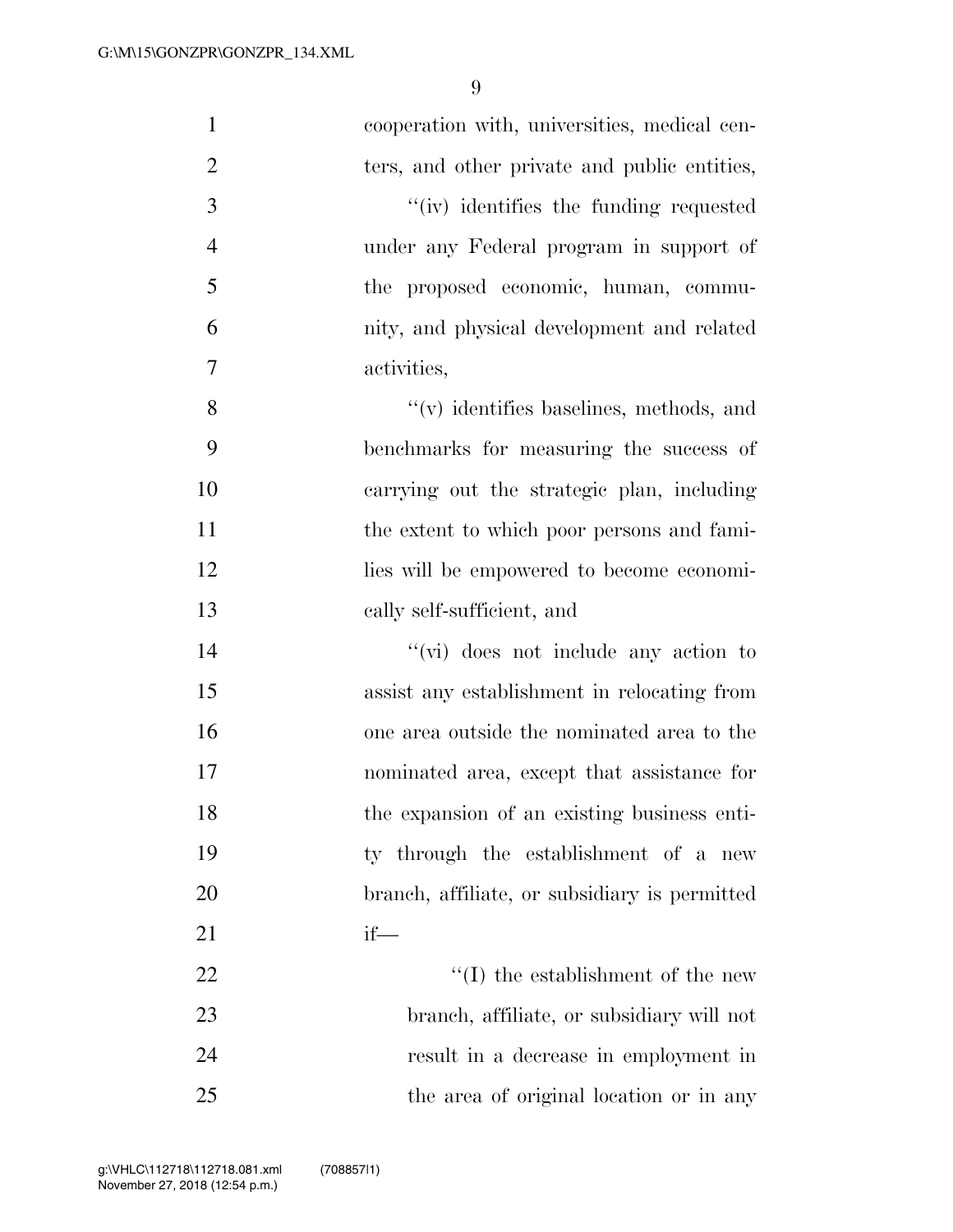other area where the existing business entity conducts business operations, and

4 ''(II) there is no reason to believe that the new branch, affiliate, or sub- sidiary is being established with the intention of closing down the oper- ations of the existing business entity in the area of its original location or in any other area where the existing business entity conducts business op-eration, and

13 ''(III) includes such other infor-14 mation as may be required by the Sec- retary and the Secretary of Com-merce.

 ''(c) PERIOD FOR WHICH DESIGNATIONS IN EF- FECT.—Designation as an economically distressed zone may be made at any time during the 10-year period begin- ning on the date of the enactment of this section, and shall remain in effect with respect to such zone during the 15- year period beginning on the date of such designation.

 ''(d) TERRITORIES AND POSSESSIONS.—The term 'State' includes territories and possessions of the United States.''.